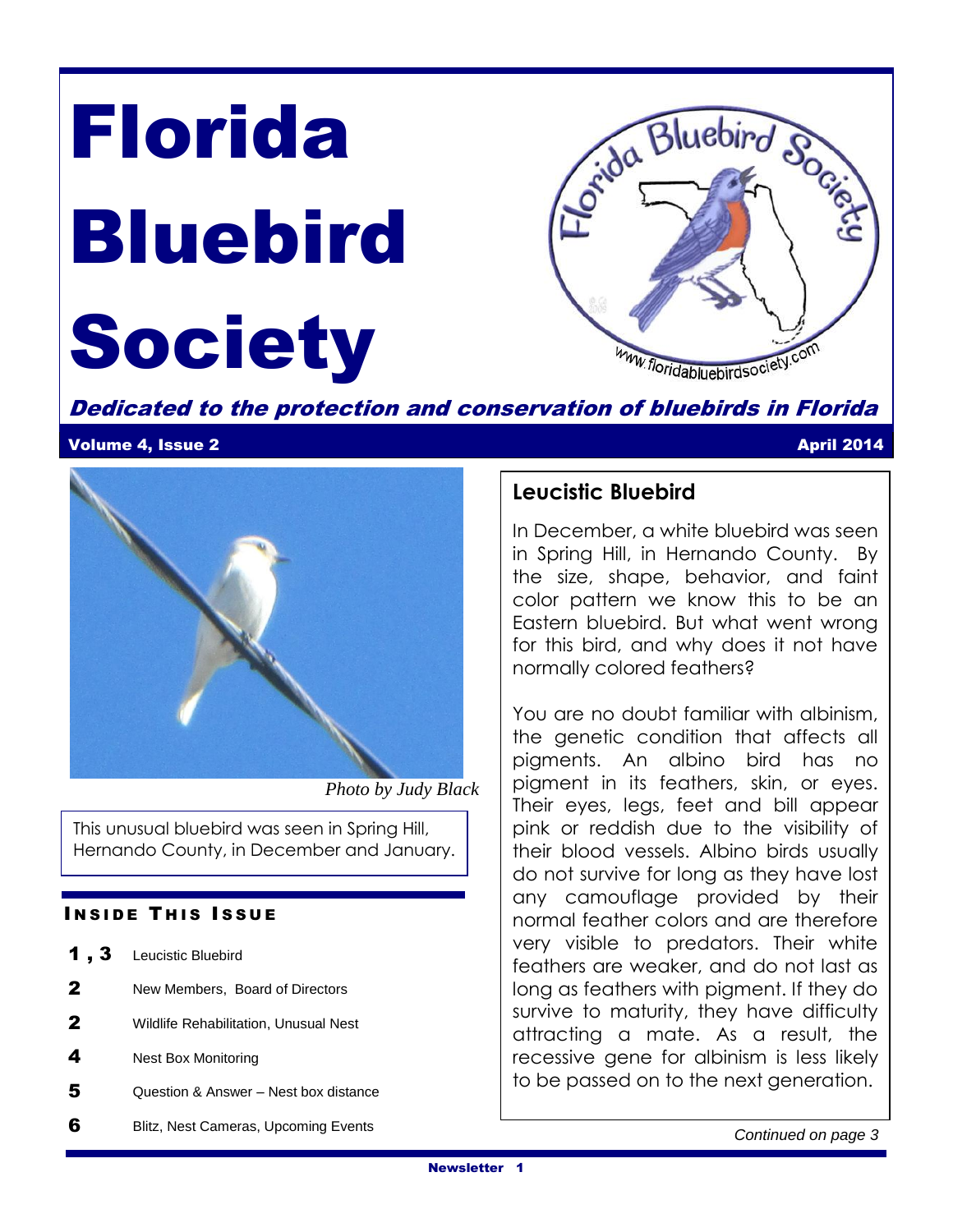### **Florida Bluebird Society Board of Directors**

Richard Barnhart, Newsletter Citrus Co. The rbbarnhart47@gmail Louis Nipper Citrus Co. [loubett12@gmail.com](mailto:loubett12@gmail.com) Robyn Sieron, Facebook Duval Co. rsieron@comcast.net Sandra Zubrowski Clay Co. [sdzsam@bellsouth.net](mailto:sdzsam@bellsouth.net)

Bill Pennewill, President Clay Co. floridabluebirds@yahoo.com Faith Jones, Treasurer Seminole Co. floridabluebirdsociety@gmail.com Cheri Martin-Spray, Secretary Citrus Co. [bluesunshine0511@yahoo.com](mailto:bluesunshine0511@yahoo.com)



Emily Rizzo Millerton PA

# **Found a Baby Bird ?**

Generally, if you find a baby animal it is best to **leave it alone.** Often the animal is not orphaned and the parent may be out getting food. Never pick up baby animals and remove them from their natural environment.

Not sure what to do? Check for information on line, or call a licensed wildlife rehabilitator. For a list of licensed wildlife rehabilitator in your area please visit this web site

[http://wildliferehabber.com/rehabber](http://wildliferehabber.com/rehabber-location-listings/us/fl)[location-listings/us/fl](http://wildliferehabber.com/rehabber-location-listings/us/fl)



# **Unusual Find in a Nest Box**

This nest box was found near Inverness on the Withlacoochee Trail. A bluebird had obviously built a nest, and laid eggs. A chickadee then built a nest over the top of the bluebird eggs, and laid seven eggs of its own!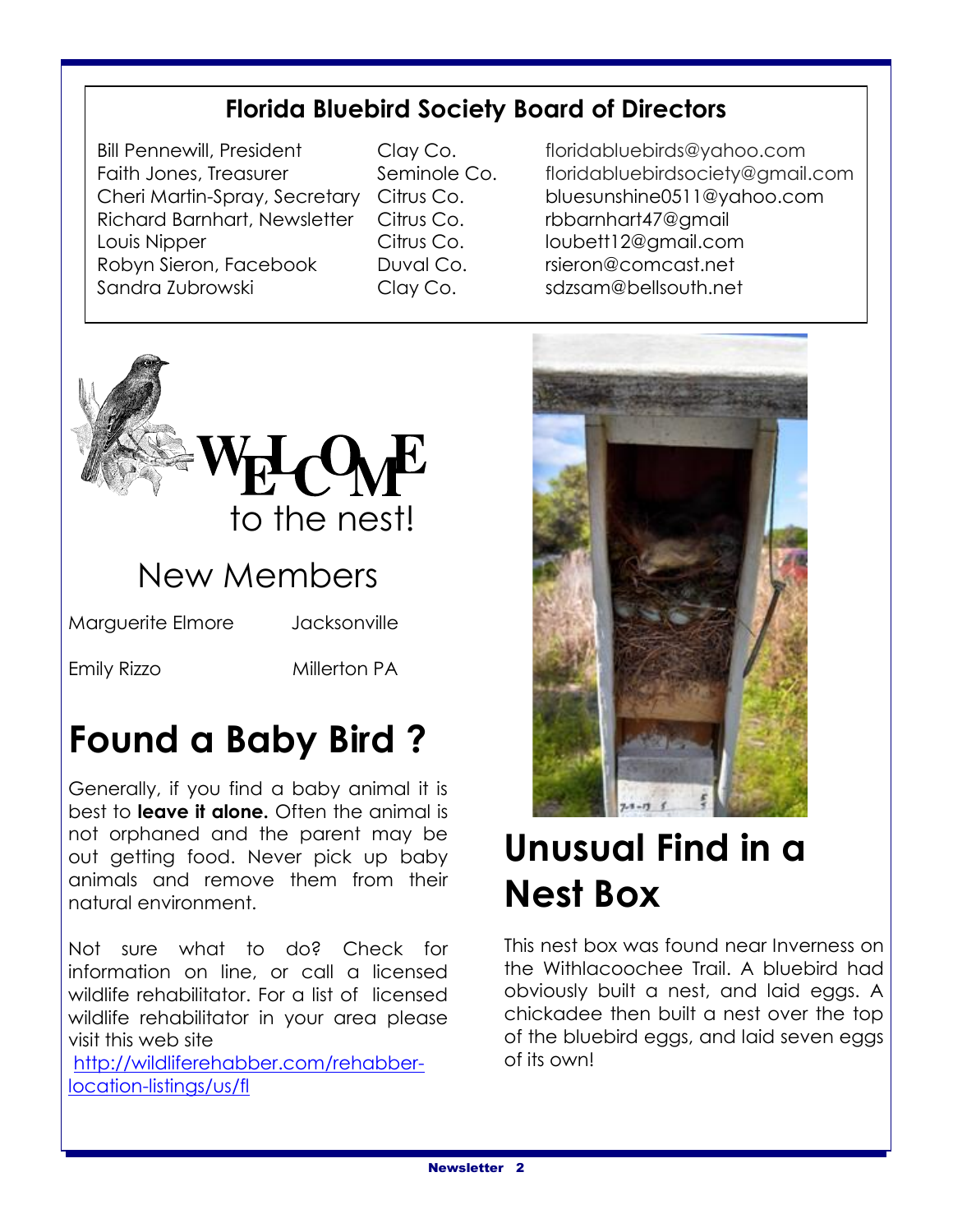#### *Continued from page 1*

# **Leucistic Bluebird**

If you take a close look at the photo, you will note that this bird is not an albino. It has normal colored eyes, legs, feet and bill. This bird has a genetic mutation which has resulted in leucism, a condition that affects the pigment in feathers. Some birds will display patches of white feathers, as demonstrated in the red-winged blackbird in the photo. Others will display a pale version of the normal color pattern for their species. A third way leucism manifests is with overall white plumage, as seen in the bluebird sighted in Spring Hill. Leucistic birds can face the same survival challenges as albino birds.



*Photo by Ken Schmidt*



Leucistic birds are often a surprising sight as you do not expect to see a bluebird, a crow or a Northern cardinal with white patches of feathers. Our neighbors have an easily identifiable leucistic cardinal that comes to their feeder. This bird had been nicknamed "Cruella De Vil" as it has white feathers on one side of its crown.

We know that leucism is caused by a genetic mutation, but there are still a lot of questions regarding this condition which are yet to be answered. Are there external factors that may cause or increase the instance of these mutations? One report I

read indicated exposure to pesticides and herbicides may attribute to this mutation. Are the number of leucistic birds increasing? Or, are there more reports because the popularity of birdwatching has greatly increased and there are more people watching birds? Further research is needed to answer these and the many other questions regarding leucism.

*Faith Jones*

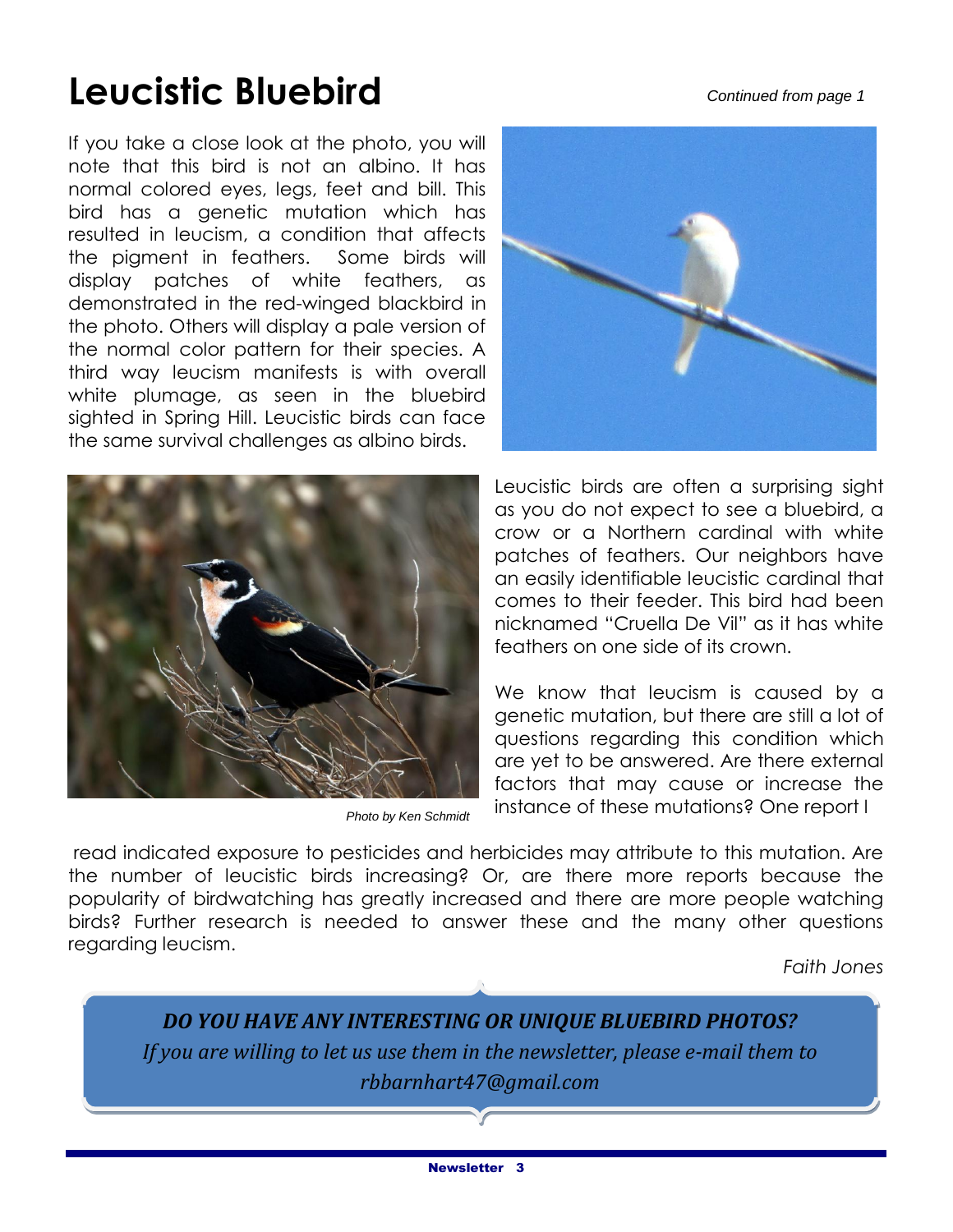

# **Nest Box Monitoring Tips**

FBS recommends you check no more than once a week. Opening a nest box too often can cause the birds stress and lead to failed nests.

**Do all possible to ensure the safety and well-being of the birds.** The first principle of monitoring a nest box is that no observation should jeopardize the safety and well-being of the birds. All activities associated with the bluebird nesting box should be done as quickly, quietly, and carefully as possible.

When monitoring nest boxes strive to avoid stressing the birds, and do everything possible to ensure the least amount of impact upon the birds.

With nesting season in full swing, we thought it an appropriate time to remind everyone of the FBS Principles and Nest Box Monitoring Protocol that all members should follow. This information is located on our web site under General Information – "Nest Box Protocol"

Cornell Lab of Ornithology is also a good source of information. Their Code of Conduct is located at nestwatch.org/learn/how-tonestwatch/code-of-conduct

### **FBS T-shirts**

FBS has t-shirts available in two styles. They are available with our logo, designed by Ce Worley, or with Glenda Simmon's bluebird photo.

The men's style shirts are white, preshrunk cotton. They are available in sizes medium, large, or extra-large. The shirts seem to run a little small, so if there is any doubt you may want to go with a larger size.



Shirts can be obtained by sending a request to

[floridabluebirdsociety@gmail.com.](mailto:floridabluebirdsociety@gmail.com) They are available for a \$10.00 donation plus \$3.50 shipping. They can be paid for by check of via PayPal.

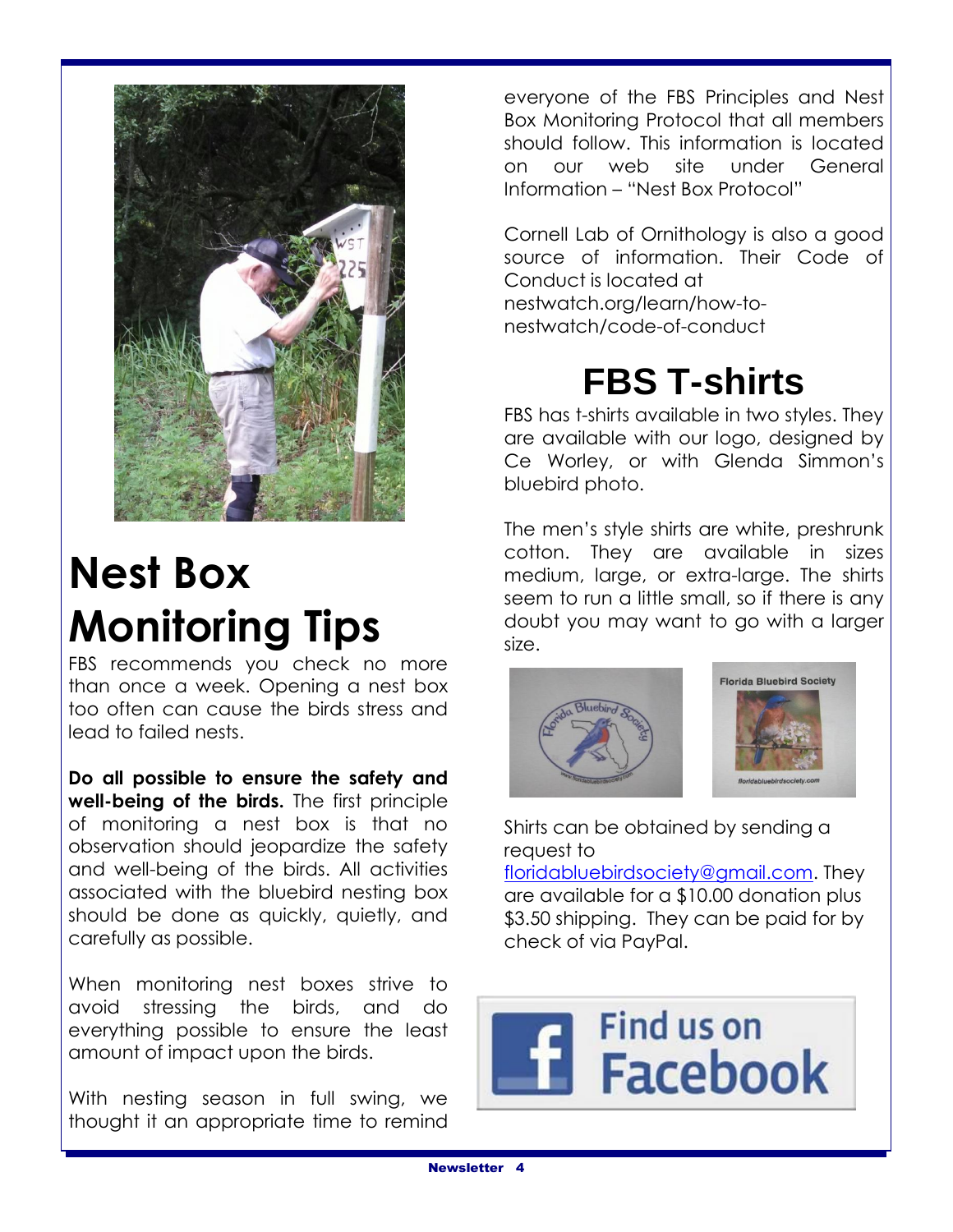

# **Q & A**

At our Area Meetings we include a Question and Answer session. This is a

questions that has been asked a number of times, and this is our best answer.

### Question:

**How much space should there be between bluebird nest boxes?**

### Answer:

Bluebirds are very territorial. With certain exceptions their nest boxes must be placed at least 100 yards apart.

You've built your box, you put on the predator guard, and you put it in the right place and some bluebirds decided to call it home. Excited by the success of your first box, you decide to put up another one. Where to you put it? That's the question.

Bluebirds are very territorial. They will fight to keep other bluebirds out of their territory. How far apart should the nest boxes be?

The Florida Bluebird Society recommends that the boxes be at least 100 yards apart. That is the length of a football field. And that's being conservative. The North American Bluebird Society strongly recommends that bluebird nest boxes be at least 125 yards apart.

If you put nest boxes too close together a couple of things may happen. The best thing that could happen is that one is used, meaning the other box is being

wasted. When you put up a bluebird nest box close to where there already is one it is not uncommon for bluebirds to nest in the new box at the beginning of the season and the old box to be empty; but at the end of the season the new box may be empty and to have bluebirds nested in the old box. Had there been only one box, it is likely that the bluebirds would have nested both times in the same box.

But the worst thing that can happen when nest boxes are placed too close together is that both pair of bluebirds give up on the fight and both nest boxes remain unused. So remember: another iron-clad rule is that nest boxes must be at least 100 yards apart. That's the length of a football field. Or, the length of a 100 yard tape.

An additional consideration for nest box location is "feeding area". We have found that even if nest boxes are placed at the four corners of a field several acres in size, and each nest box was at least 100 yards from any other box, all of the nest boxes may not be utilized because the birds are trying to feed in the same area. When two of the boxes were eliminated the remaining two boxes were both used.

What experience have you had with multiple nest boxes? We would like to hear of your stories from around Florida.

Bill Pennewill



**Send Questions** to floridabluebirdsociety@ gmail.com